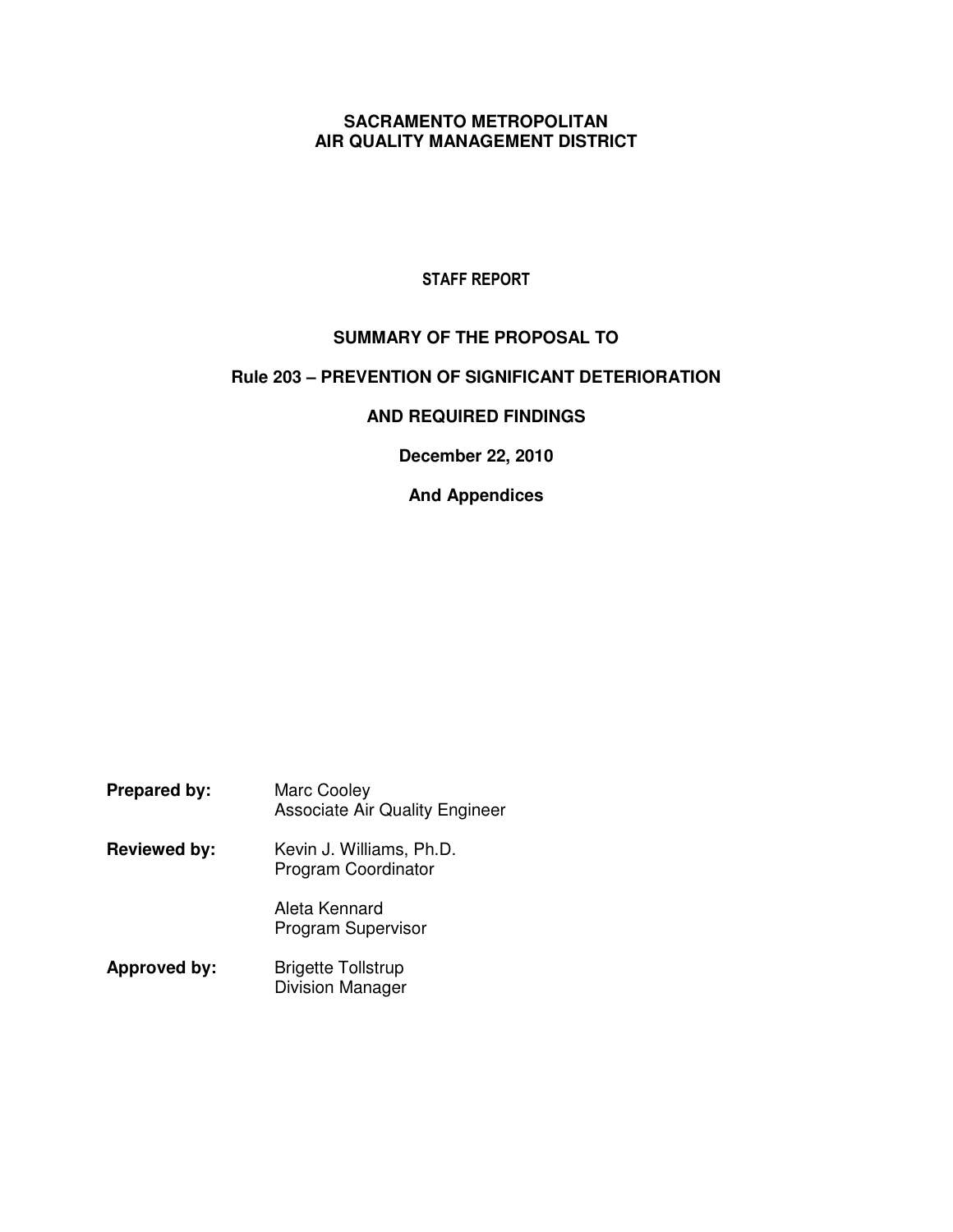### **Overview**

The District currently meets the federal health-based air quality standards for  $NO_2$ , lead (Pb),  $SO_2$ and CO, and is referred to as an attainment or unclassified area for those pollutants. Sacramento County is also expected to be designated as an attainment area for federal PM10 standards. The federal Clean Air Act requires districts to adopt a program called Prevention of Significant Deterioration (PSD) to control air pollution from major large sources.

Rule 203 was adopted on February 26, 1991. The District submitted Rule 203 as adopted February 26, 1991 to the EPA for approval into the SIP. EPA has not taken action on the submitted 1991 version of Rule 203. Rule 203, Prevention of Significant Deterioration, adopts the federal requirements of 40 CFR Part 52.21, Chapter 1 by reference.

In June, 2010, EPA promulgated the so-called Tailoring Rule<sup>1</sup> which defined the PSD requirements for greenhouse gases (GHG) which became subject to regulation when EPA adopted GHG requirements for motor vehicles in May, 2010. GHG are subject to PSD requirements starting January 2, 2011 with additional requirements beginning July 1, 2011.

U.S. EPA Action to Ensure Authority to Issue Permits under the Prevention of Significant Deterioration Program to Sources of Greenhouse Gas Emissions: Finding of Substantial Inadequacy and SIP Call<sup>2</sup>: In December 2010, the EPA Administrator signed a finding that the EPA-approved State Implementation Plans (SIP) of 13 states are substantially inadequate to meet CAA requirements because they do not apply Prevention of Significant Deterioration requirements to GHG-emitting sources. Since EPA never approved the 1991 PSD rule, their determination was based on the last SIP approved PSD rule, adopted in 1984. The District is the only air district in California with the inadequacy. The Administrator issued a SIP call setting a deadline of January 31, 2011 for the District to submit a corrective SIP revision to assure the PSD program will apply to GHG-emitting sources. If the District is unable to submit a SIP revision before the January deadline, EPA intends to immediately issue a finding of failure to submit a required SIP submission under CAA section 110(c)(1)(A) and will promulgate a Federal Implementation Plan (FIP).

In addition to the changes needed to meet Clean Air Act (CAA) requirements for PSD regulated pollutants, including greenhouse gases (GHG), amendments to Rule 203 must conform to the requirements of SB288, the Protect California Air Act of 2003. This California law prevents the District from adopting PSD requirements less stringent than the "new source review rules (including prevention of significant deterioration) or regulations that existed on December 30, 2002<sup>3</sup>" and specifies that the rule for comparison as:

"those new source review rules and regulations for both nonattainment and prevention of significant deterioration for new, modified, repaired, or replaced sources that have been adopted by the district governing board on or prior to December 30, 2002, that have been

 $\overline{a}$ 

<sup>&</sup>lt;sup>1</sup> "Prevention of Significant Deterioration and Title V Greenhouse Gas Tailoring Rule, Final Rule", Federal Register 75 (June 3, 2010) p. 31514

<sup>&</sup>lt;sup>2</sup> "Action to Ensure Authority to Issue Permits under the Prevention of Significant Deterioration Program to Sources of Greenhouse Gas Emissions: Finding of Substantial Inadequacy and SIP Call, Final Rule", Federal Register 75 (December 13, 2010) p. 77698

<sup>3</sup> California Health and Safety Code § 42504(a)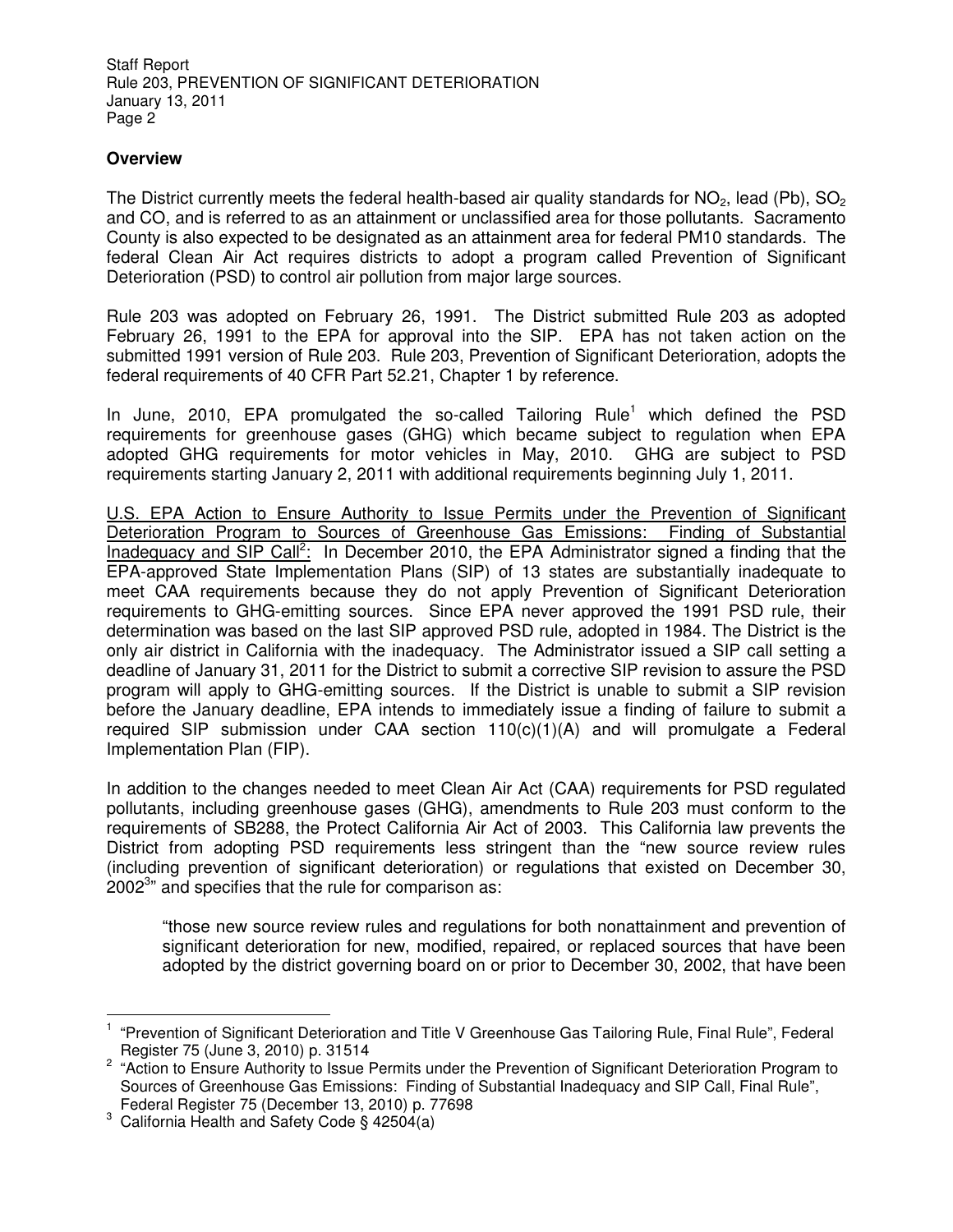> submitted to the EPA by the state board for inclusion into the SIP and are pending approval or have been approved by the  $EPA<sup>4</sup>$ ."

Therefore, the proposed amendments to Rule 203 cannot be less stringent than the 1991 version of Rule 203.

#### **Summary of the effect of the proposal**

The proposed amendments will do several things:

- Update the adoption by reference to incorporate EPA's most recent PSD rule, to the extent permitted by state law,
- Limit certain provisions in the 1991 rule that improperly established that the District could act as the EPA Administrator, had that rule been approved by EPA,
- Incorporate the new federal GHG requirements, and
- Replace the outdated SIP approved PSD rule, adopted in 1984.

#### **COST IMPACTS**

Section 40703 of the California Health and Safety Code requires that the District consider and make public its findings relating to the cost effectiveness of implementing an emissions control measure.

**Impact on Businesses in Sacramento:** Proposed amendments to Rule 203 are required to meet federal Clean Air Act EPA PSD rule requirements, and to respond to EPA's SIP call. Starting January 2, 2011, PSD GHG requirements are applicable to major sources and major modifications that are subject to PSD for another regulated pollutant and increase GHG emissions above specified thresholds. Starting July 1, 2011, sources can trigger PSD requirements based solely on GHG emissions. Existing major sources are not subject to PSD permitting unless making a major modification.

The cost impacts from this rule change depend on the following factors:

- Whether a new major source or a significant modification(s) at an existing major source is proposed.
- Whether the source plans include controls or other strategies that are considered the best available control technologies (BACT) for GHGs.
- The actual cost of BACT controls or strategies. The definition of BACT includes consideration of the cost of the controls. In other words, controls that are overly costly would not be required to meet BACT requirements.

BACT is determined based on a case-by-case analysis of the specific project proposal. Because the costs are based on the specific details of future project proposals, we cannot project the potential costs. EPA recently published a GHG guidance document<sup>5</sup> with information on potential

 $\overline{a}$ 

<sup>4</sup> California Health and Safety Code § 42505

<sup>&</sup>lt;sup>5</sup> U.S. EPA. PSD and Title V Permitting Guidance For Greenhouse Gases. November 2010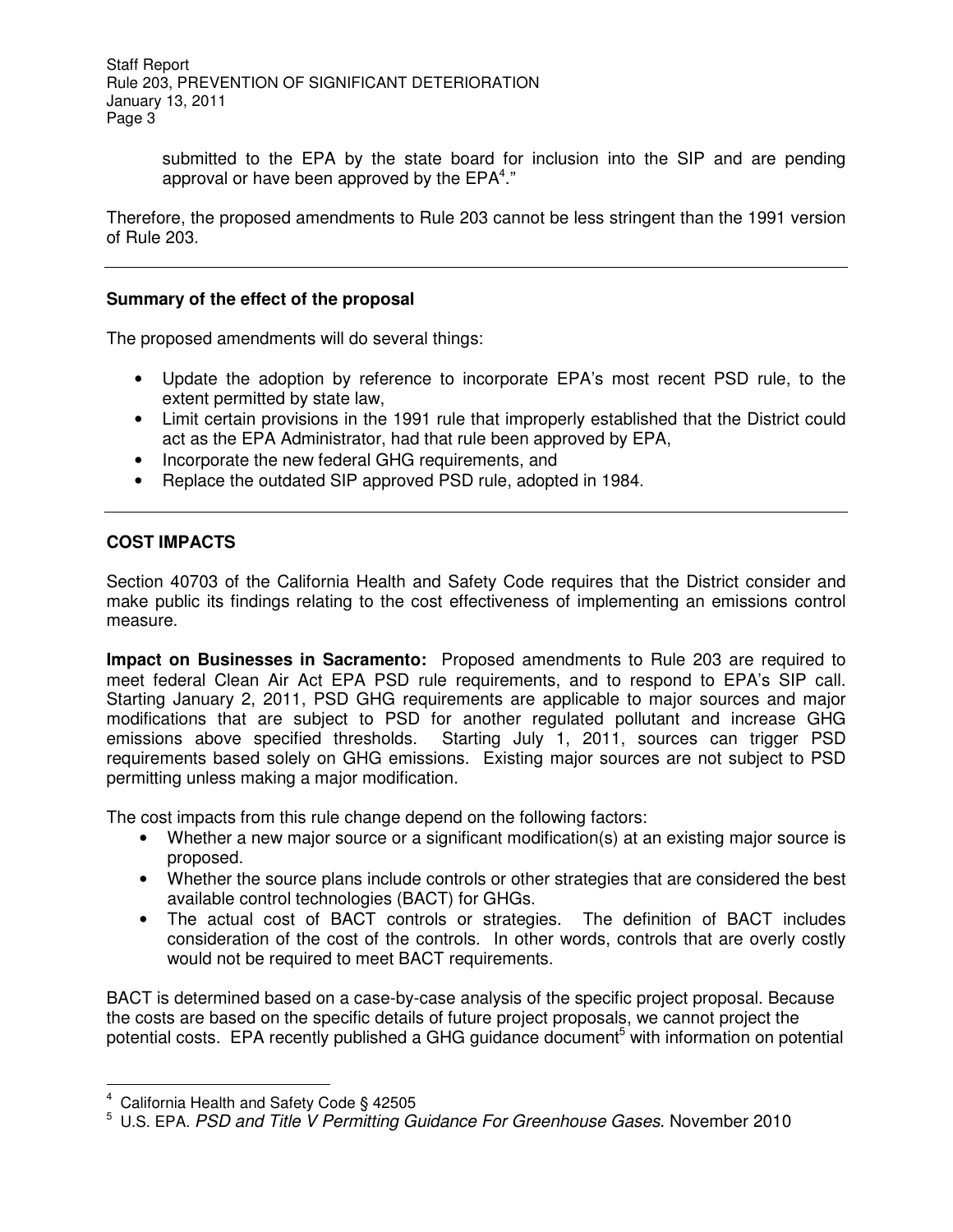GHG BACT however the guidance does not provide any final BACT determinations. There is uncertainty concerning the costs of GHG BACT due to limited data and guidance.

There is no change in costs for PSD requirements for the other regulated pollutants because they were already required by existing District rules, and state and federal laws and regulations.

**Cost to District:** Historically, there have been very few sources that trigger PSD requirements. At a December 15, 2010 meeting with potentially impacted sources (major sources and those with high GHG emissions), staff asked whether any source anticipated making modifications that might trigger a PSD review. No source indicated any plans for such a change. Therefore, at the current time, staff does not anticipate a need for additional staff resources due to the proposed amendments.

#### **EMISSIONS IMPACT**

The proposed revisions require BACT for GHG new major sources and significant modifications at major sources with emissions over the GHG applicability thresholds. However, as discussed in the Cost Impacts - Impacts on Business above, the actual impacts, and associated emissions reductions from any additional controls or strategies required to meet BACT requirements, depend on the factors noted above and, therefore, staff cannot estimate the quantity of emission reduction benefits anticipated from the proposed rule amendments.

There is no emission reduction benefit associated with other regulated pollutants, because BACT is already required under existing Rule 203, and other District rules, and state and federal laws. The amendments meet existing federal requirements and make more enforceable the requirements of prevention of significant deterioration minimize any new emissions into the attainment area.

#### **SOCIOECONOMIC IMPACT ANALYSIS**

CHSC Section 40728.5 requires a district to perform an assessment of the socioeconomic impacts before adopting, amending, or repealing a rule that will significantly affect air quality or emission limitations. The District Board is required to actively consider the socioeconomic impacts of the proposal and make a good faith effort to minimize adverse socioeconomic impacts.

CHSC Section 40728.5 requires discussion of:

- 1. The type of industry or business, including small business, affected by the proposed rule or rule amendments.
- 2. The impact of the proposed rule or rule amendments on employment and the economy of the region.
- 3. The range of probable costs, including costs to industry or business, including small business.
- 4. The availability and cost-effectiveness of alternatives to the proposed rule or rule amendments.
- 5. The emission reduction potential of the rule or regulation.
- 6. The necessity of adopting, amending, or repealing the rule or regulation to attain state and federal ambient air standards.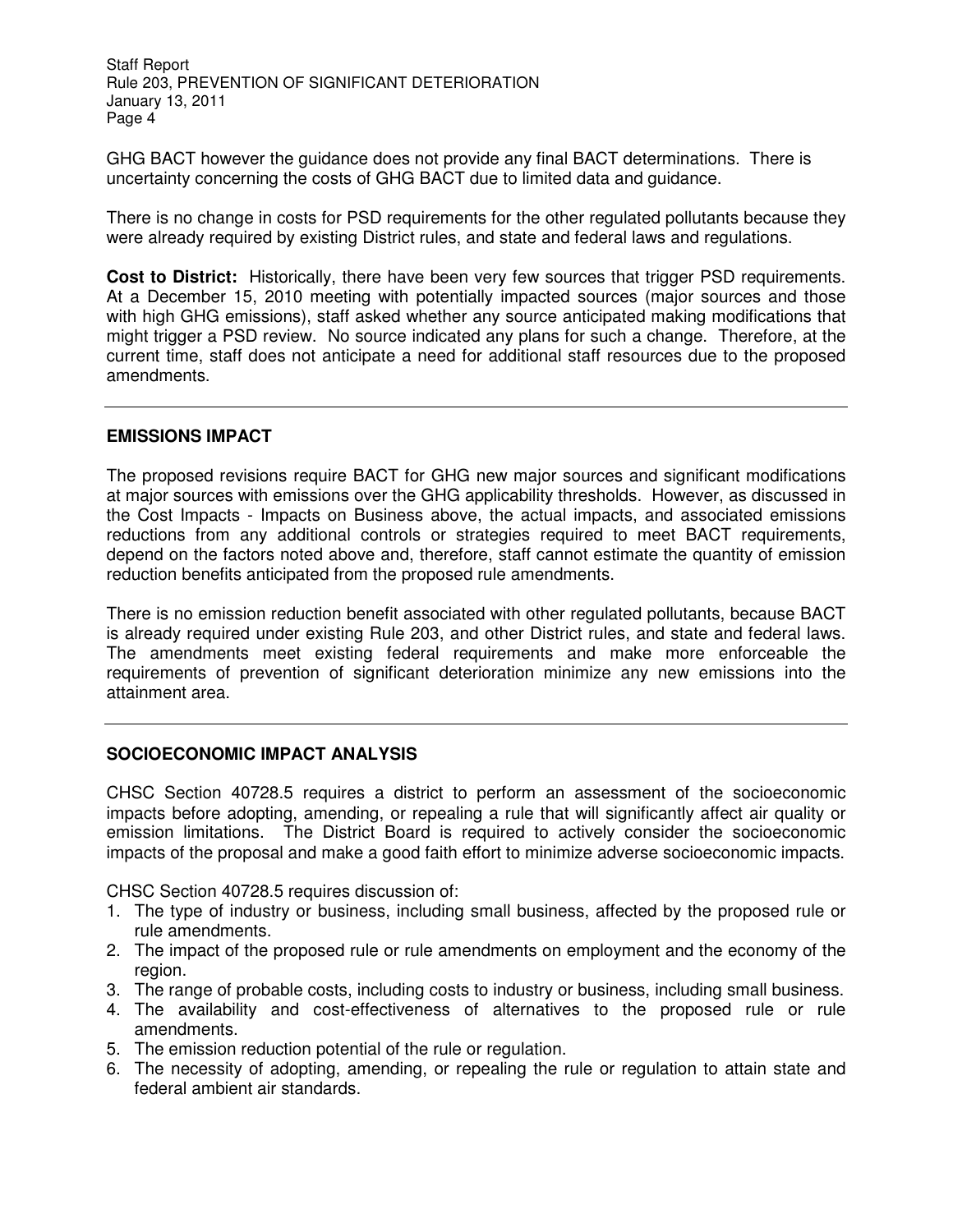Type of industry or business, including small business, affected by the proposed rule: Rule 203 applies to any stationary source that installs or modifies emissions units that exceed specified trigger levels for major source, as listed in 40 CFR Part 52.21(b)(1)(i), and major modification, as defined in 40 CFR Part  $52.21(b)(2)(i)$  and the levels listed in 40 CFR Part  $52.21(b)(23)(i)$ . In general this PSD rule applies to sources in the 21 source categories, as listed in 40 CFR Part  $52.21(b)(1)(i)$  (a), that emits more than 100 tpy or any source that emits more than 250 tpy of any regulated NSR pollutant (as defined in 40 CFR 52.21(b)(50)). The sources subject to the proposed rule could include chemical production plants, food processors, manufacturing plants, large boilers used at hospitals or universities, power plants, and waste management and remediation such as landfills.

Impact on employment and economy in the District of the proposed rule: The addition of BACT for GHG may require additional controls, however as discussed in the cost impact sections above, the specific costs, and consequent impact on employment or the economy cannot be estimated at this time. Given the historic infrequent triggering of PSD, it is unlikely to be significant at this time.

Range of probable costs, including costs to industry or business, including small business of the proposed rule: As discussed above, the amendments to Rule 203 do not impose additional costs any existing permitted stationary source. New or modified major stationary sources that trigger a PSD permit review for GHG emissions may be required to install BACT for GHG. The cost to install may vary depending on the BACT cost effectiveness determination for the type of equipment installed.

Availability and cost effectiveness of alternatives to the proposed rule: Staff is amending the rule in order to address EPA requirements for the District to submit a SIP approvable rule. The only alternative is to not amend Rule 203 and choose not to comply with federal regulations and the Clean Air Act requirements. This will result in EPA imposing a Federal Implementation Plan (FIP) rule imposing similar GHG BACT requirements with identical costs.

Emission reduction potential of the proposed amendments: Staff cannot estimate additional emissions reductions because staff cannot predict how many sources will be required to comply or the specific control strategy requirements. Based on past permitting actions, PSD has been triggered infrequently and the current major sources have not identified any anticipated major modifications. Since the proposed amendments may require BACT for GHG at new major sources and significant modifications for GHG-emitting sources, the amendments may result in an overall benefit to air quality in the District.

Necessity of adopting the amendments: Staff proposed amendments in order to comply with federal regulations and Clean Air Act requirements.

## **FINDINGS**

The California Health and Safety Code (HSC), Division 26, Air Resources, requires local districts to comply with a rule adoption protocol as set forth in Section 40727 of the Code. This section has been revised through legislative mandate to contain six findings that the District must make when developing, amending, or repealing a rule. These findings, effective January 1, 1992, and their definitions are listed in the table below.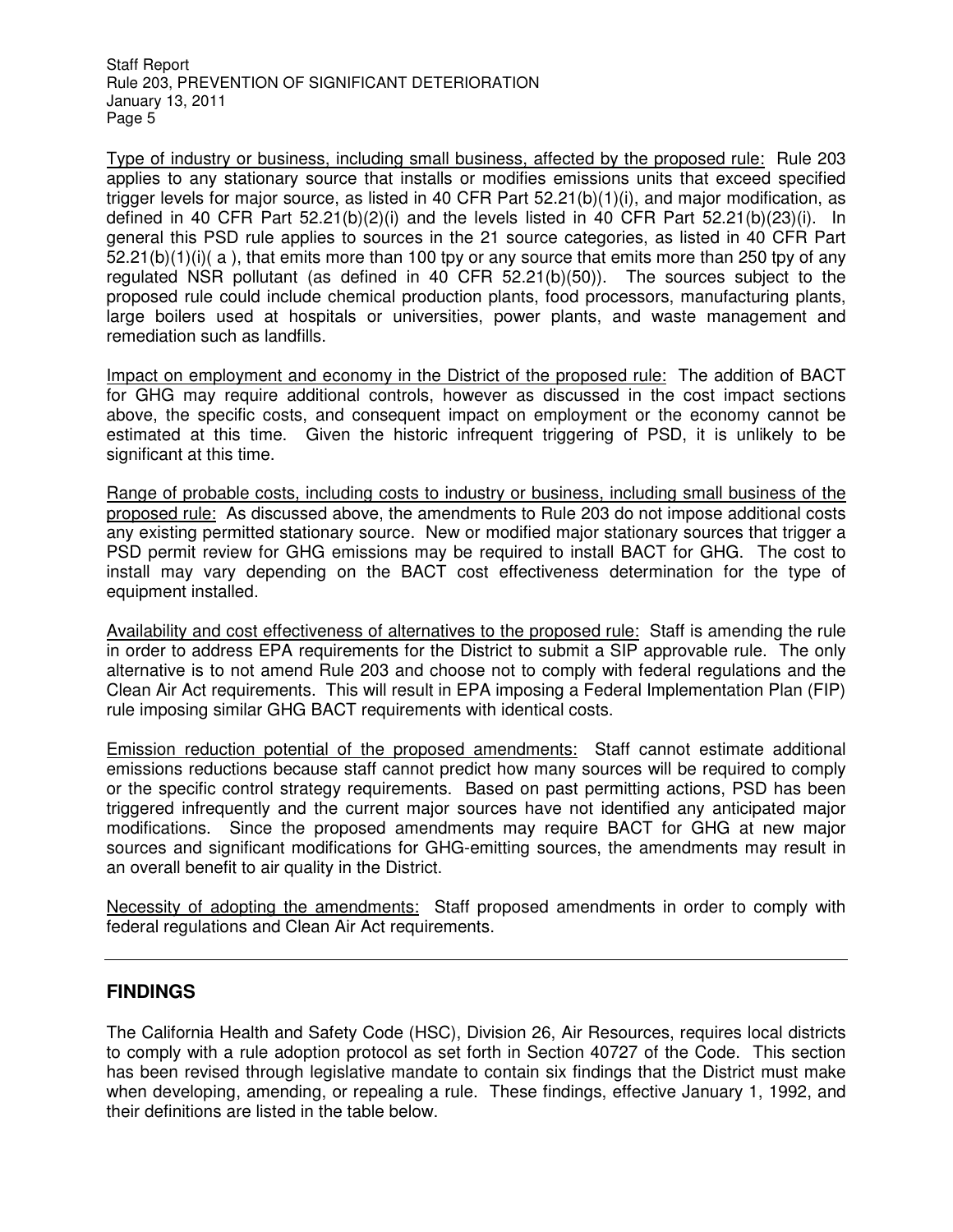# **Rule 203 – Required Findings**

| <b>Finding</b>                                                                                                                                                                                                                                                                                                    | <b>Finding Determination</b>                                                                                                                                                                                                                                          |
|-------------------------------------------------------------------------------------------------------------------------------------------------------------------------------------------------------------------------------------------------------------------------------------------------------------------|-----------------------------------------------------------------------------------------------------------------------------------------------------------------------------------------------------------------------------------------------------------------------|
| Authority: The District must find that a<br>provision of law or of a state or federal<br>regulation permits or requires the District to<br>adopt, amend, or repeal the rule.                                                                                                                                      | The District is authorized to adopt and amend Rule<br>203 by California Health and Safety Code (HSC)<br>Sections 40001, 40702, 41010 and 42300.<br>[HSC Section 40727(b)(2)].                                                                                         |
| <b>Necessity:</b> The District must find that the<br>rulemaking demonstrates a need exists for the<br>rule, or for its amendment or repeal.                                                                                                                                                                       | It is necessary to adopt the proposed amendments<br>to Rule 203 to comply with the Federal Clean Air<br>Act (42 USC 7410(a)(2)(C), 7410(l), 7471, 7475,<br>7479, and 7515), and 40 Code of Federal<br>Regulations Part 52.21.<br>[HSC Section 40727(b)(1)].           |
| <b>Clarity:</b> The District must find that the rule is<br>written or displayed so that its meaning can be<br>easily understood by the persons directly<br>affected by it.                                                                                                                                        | Staff has reviewed the proposed rule<br>and<br>determined that it can be understood by the<br>affected parties. In addition, the record contains no<br>evidence that people directly affected by the rule<br>cannot understand the rule.<br>HSC Section 40727(b)(3)]. |
| Consistency: The rule is in harmony with, and<br>not in conflict with or contradictory to, existing<br>statutes, court decisions, or state or federal<br>regulations.                                                                                                                                             | The proposed rule does not conflict with, and is not<br>contradictory to, existing statutes, court decisions,<br>or state or federal regulations.<br>[HSC Section 40727(b)(4)].                                                                                       |
| Non-Duplication: The District must find that<br>either: 1) The rule does not impose the same<br>requirements as an existing state or federal<br>regulation; or (2) that the duplicative<br>requirements are necessary or proper to<br>execute the powers and duties granted to, and<br>imposed upon the District. | The proposed rule duplicates state or federal<br>regulations for permitting<br>The<br>programs.<br>duplicative requirements are necessary in order to<br>execute the powers and duties imposed upon the<br>District.<br>[HSC Section 40727(b)(5)].                    |
| Reference: The District must refer to any<br>statute, court decision, or other provision of law<br>that the District implements, interprets, or<br>makes specific by adopting, amending or<br>repealing the rule.                                                                                                 | In adopting the proposed rule, the District is<br>implementing the requirements of HSC Sections<br>41010, and Sections of the Federal Clean Air Act<br>(42 USC 7410(a)(2)(C), 7471, and 7475)<br>[HSC Section 40727(b)(6)]                                            |
| Additional Informational Requirements: In<br>complying with HSC Section 40727.2, the<br>District must identify all federal requirements<br>and District rules that apply to the same<br>equipment or source type as the proposed rule<br>or amendments.                                                           | A comparison with federal requirements is located<br>below.<br>[HSC Section 40727.2].                                                                                                                                                                                 |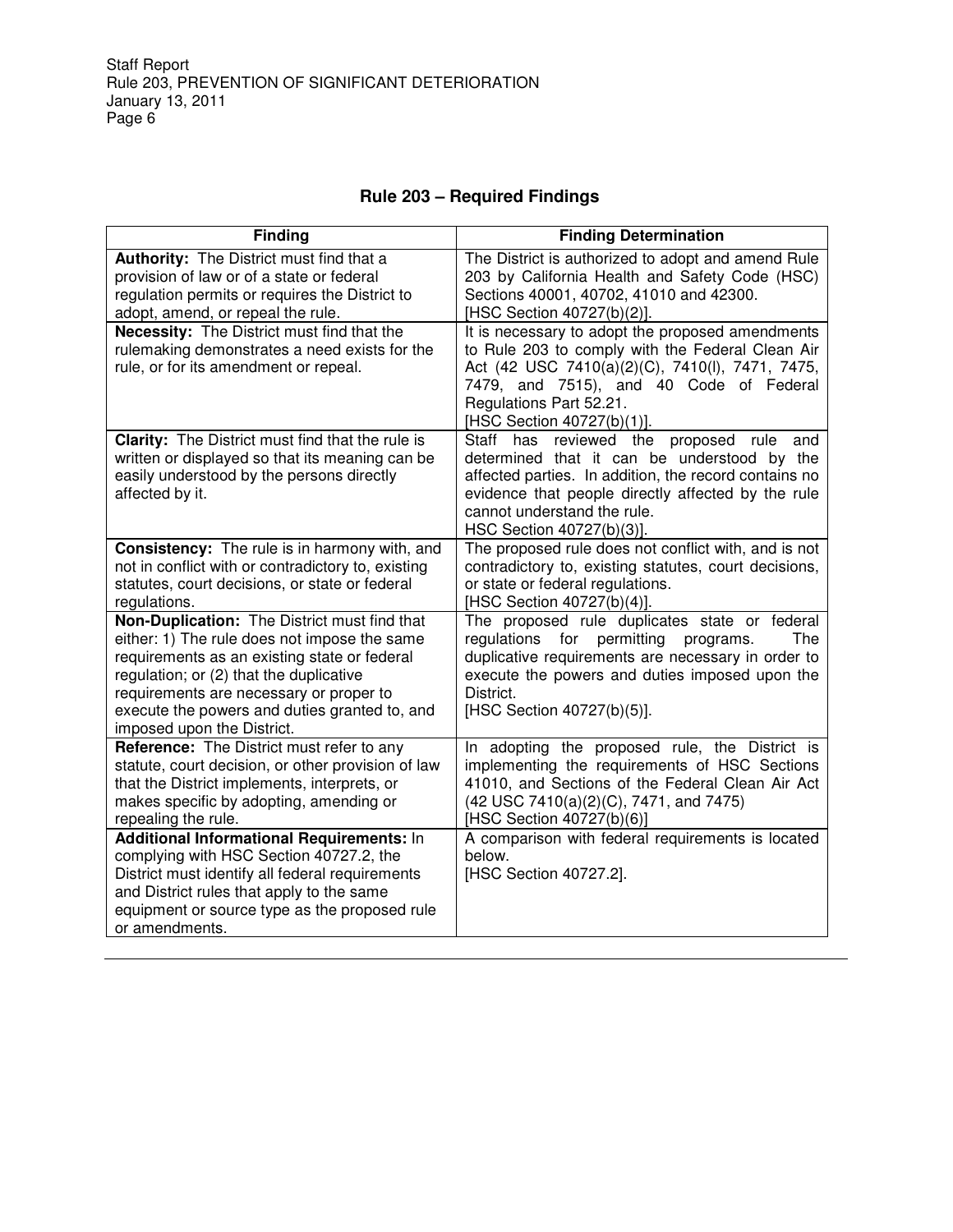## **California HSC Section 40727.2 Matrix Proposed Rule 203 – Prevention of Significant Deterioration**

| <b>Elements of</b>                   | <b>Specific</b>            | <b>Proposed Rule 203</b>                                                          | 40 CFR Part 52,                                                                                                                                                                                                                  |
|--------------------------------------|----------------------------|-----------------------------------------------------------------------------------|----------------------------------------------------------------------------------------------------------------------------------------------------------------------------------------------------------------------------------|
| Comparison                           | <b>Provisions</b>          |                                                                                   | Subpart I                                                                                                                                                                                                                        |
| Exemptions                           |                            | Same as federal requirements<br>except pre-1978 sources (no longer<br>applicable) | Increment consumption;<br>Nonattainment pollutants;<br>Nonprofit health or<br>nonprofit educational;<br>Pre-1978 sources; PSD<br>monitoring; Significant<br>Impact Levels (SIL);<br>Temporary sources, air<br>quality monitoring |
| <b>Averaging Provisions</b>          |                            | Not Applicable                                                                    | Not Applicable                                                                                                                                                                                                                   |
| Units                                |                            | Same as federal requirements                                                      | Tons/year, CO $_2$ e, $\mu$ g/m $^3$                                                                                                                                                                                             |
| <b>Emissions Limits</b>              | Emissions<br>Reduction     | Same as federal requirements                                                      | Ambient air increments;<br>BACT;                                                                                                                                                                                                 |
|                                      | Compliance<br>alternatives | Same as federal requirements                                                      | <b>Air Quality Modeling</b>                                                                                                                                                                                                      |
| <b>Permit Conditions</b>             |                            | Same as federal requirements                                                      | Federally enforceable<br>permit conditions                                                                                                                                                                                       |
| Operating<br>Parameters              |                            | Same as federal requirements                                                      | Stack heights;<br>Monitor emissions;<br>Recordkeeping for hours<br>of operations, throughput,<br>and emissions.                                                                                                                  |
| <b>Work Practice</b><br>Requirements |                            | Same as federal requirements                                                      | Monitor emissions:<br>Recordkeeping for hours<br>of operations, throughput,<br>and emissions.                                                                                                                                    |
| Monitoring/Records                   | Recordkeeping              | Same as federal requirements                                                      | Air Quality Analysis<br>(source impact analysis,<br>source information,<br>visibility, soil and<br>vegetation impact<br>analysis), .                                                                                             |
|                                      | Frequency                  | Same as federal requirements                                                      | Pre-application analysis                                                                                                                                                                                                         |
| Monitoring/Testing                   | <b>Test Methods</b>        | Same as federal requirements                                                      | Pre- and post-<br>construction monitoring                                                                                                                                                                                        |
|                                      | Frequency                  | Same as federal requirements                                                      | Pre-construction<br>monitoring for a period of<br>at least one year<br>preceding application<br>(may be allowed to be<br>period as short as 4<br>months); Post-<br>construction monitoring<br>as necessary                       |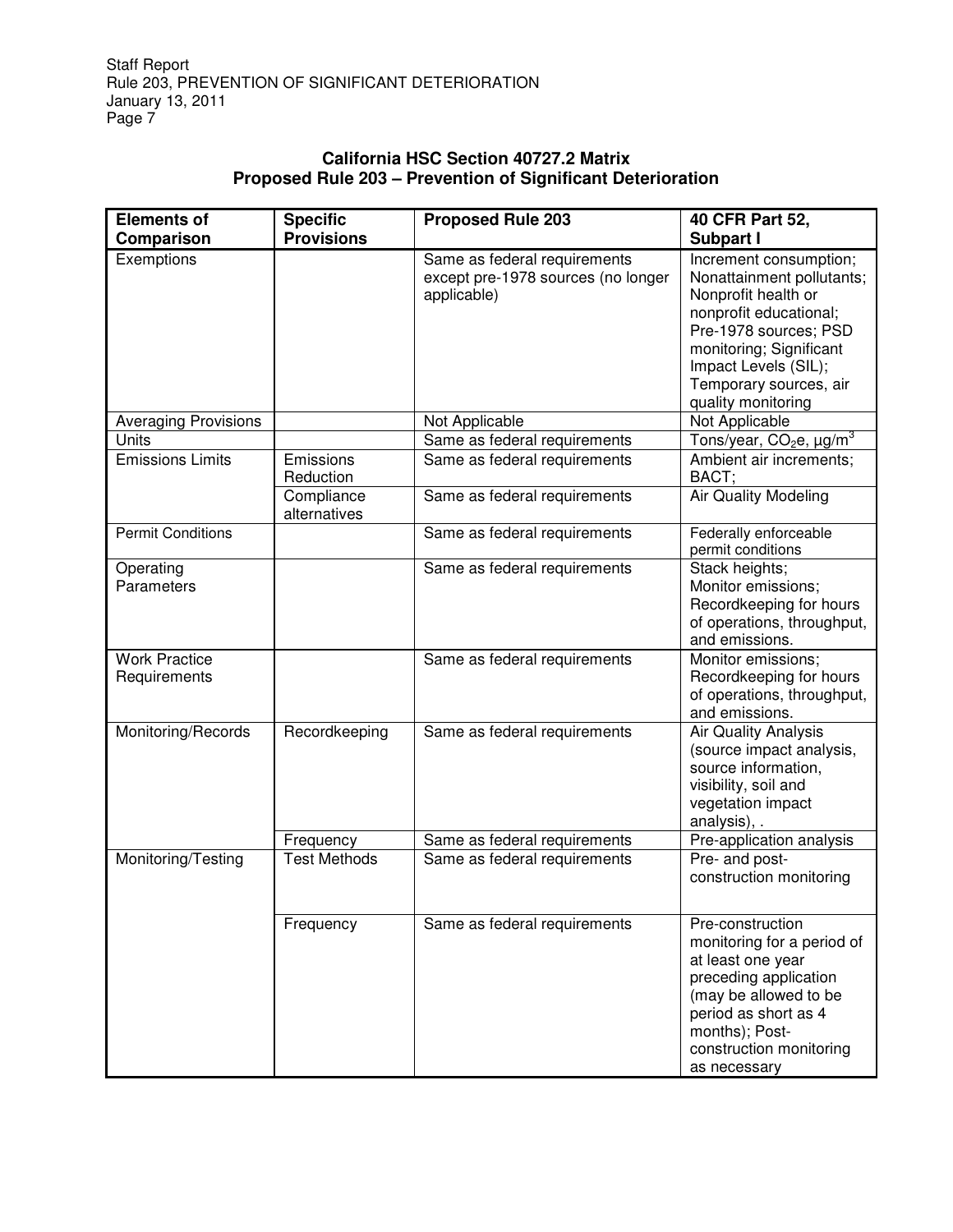# **APPENDIX A**

# **LIST OF CHANGES TO RULES**

# **Rule 203 – Prevention of Significant Operations**

| <b>NEW</b><br><b>SECTION</b><br><b>NUMBER</b> | <b>EXISTING</b><br><b>SECTION</b><br><b>NUMBER</b> | <b>PROPOSED CHANGES</b>                                                                                                                                                                                                                                                                                                                                                                                                                                                |
|-----------------------------------------------|----------------------------------------------------|------------------------------------------------------------------------------------------------------------------------------------------------------------------------------------------------------------------------------------------------------------------------------------------------------------------------------------------------------------------------------------------------------------------------------------------------------------------------|
| N/A                                           | N/A                                                | adopt by reference language.<br>The<br>Removed<br>proposed<br>amendments to Rule 203 incorporate by reference the latest version<br>of 40 CFR 52.21 (see Section 103). Several sections are excluded<br>from the incorporation by reference language to satisfy EPA and<br>SB288 requirements. Those sections are related to the NSR<br>reforms EPA promulgated on December 31, 2002.                                                                                  |
| 101                                           | N/A                                                | Added "purpose" section to clarify rule provides for preconstruction<br>review requirements for new and modified major stationary air<br>pollution sources that emit attainment pollutants.<br>Rule 203 is<br>intended to incorporate federal prevention of significant deterioration<br>requirements into the District's rules and regulations.                                                                                                                       |
| 102                                           | N/A                                                | Added "applicability" section to clarify rule applies to sources subject<br>to any requirement under federal PSD regulations (40 CFR 52.21).<br>Also clarified that the most stringent requirement applies in cases of<br>conflict or duplication. The applicability procedures contained in 40<br>CFR $52.21(a)(2)$ are revised as set forth by the procedures<br>contained in Sections 102.1-102.3.                                                                  |
| $102.1 -$<br>102.3                            | N/A                                                | Added applicability procedures consistent with SB288 requirements<br>of not adopting federal NSR reform. These applicability procedures<br>are consistent with the sections of 40 CFR 52.21(i)(1-3) that were in<br>effect on December 30, 2002.                                                                                                                                                                                                                       |
| 103                                           | N/A                                                | Added "Incorporation by Reference" section incorporating all the<br>provisions of 40 CFR 52.21, in effect at the date of adoption, as part<br>of the Rules and Regulations of the District.                                                                                                                                                                                                                                                                            |
| 104                                           | N/A                                                | Excluded sections of 40 CFR 52.21 for all regulated NSR pollutants<br>including GHG, consistent with the CAPCOA model rule. These<br>excluded sections contain reserved sections, public participation<br>(replaced with explicit language in rule), sections struck down by<br>court decisions, and other sections not applicable when adopting by<br>reference (environmental impact statements, disputed permits,<br>delegation of authority, and permit recision). |
| 105                                           | NO/A                                               | Excluded two sections of 40 CFR 52.21 only for the purposes of<br>GHG. Sections (k), source impact analysis, and (m), air quality<br>analysis, are excluded due to the absence of a National Ambient Air<br>Quality Standard (NAAQS) for GHG.                                                                                                                                                                                                                          |
| 201                                           | N/A                                                | Added "actual emissions" definition to revise the definition as set<br>forth in Sections 201.1-201.4 whenever reference is made to the<br>term "actual emissions" or any reference to 40 CFR 52.21(b)(21).                                                                                                                                                                                                                                                             |
| $201.1 -$<br>201.4                            | N/A                                                | Added "actual emissions" procedures consistent with<br><b>SB288</b><br>NSR reform.<br>requirements of not adopting federal<br>These                                                                                                                                                                                                                                                                                                                                    |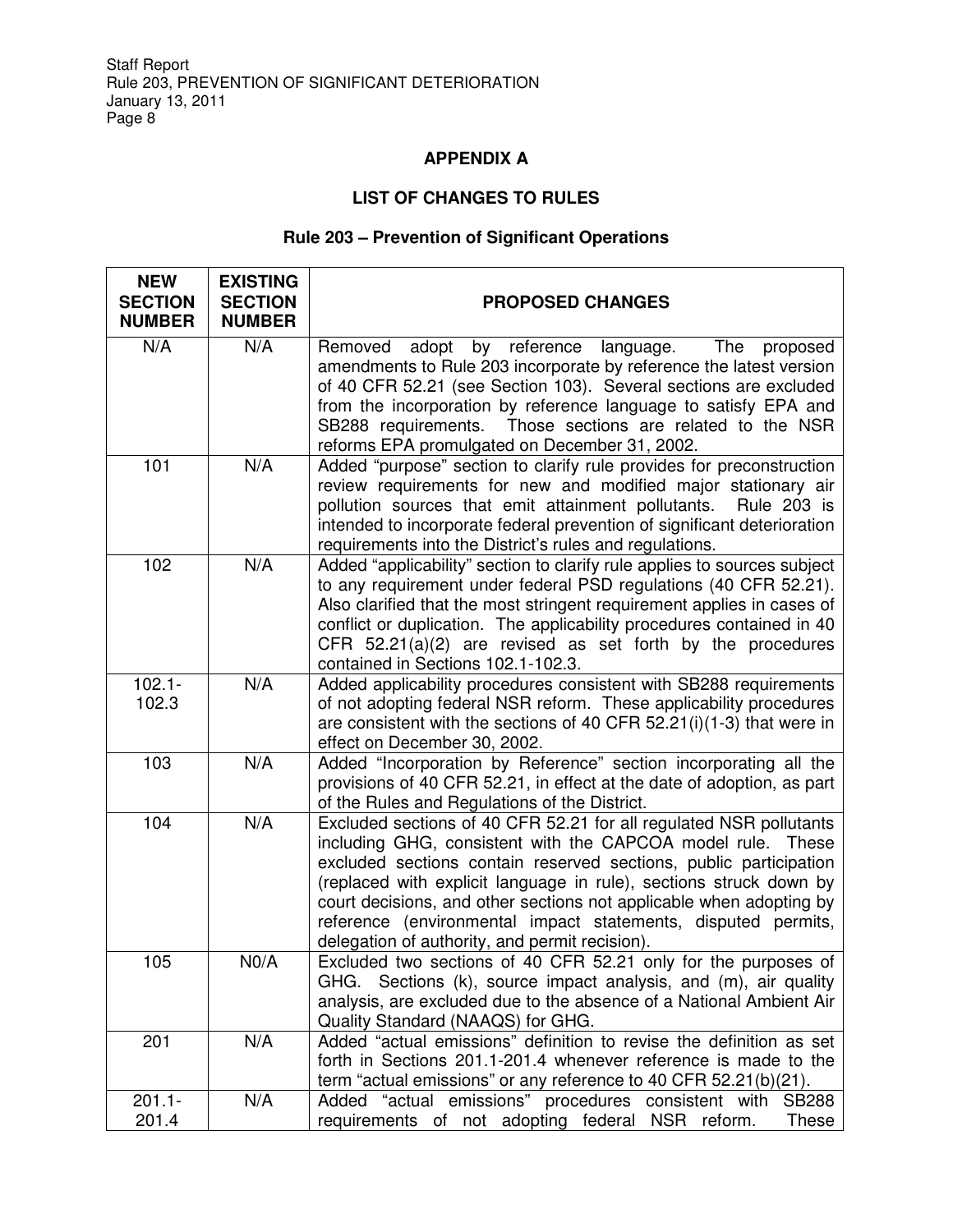| <b>NEW</b><br><b>SECTION</b><br><b>NUMBER</b> | <b>EXISTING</b><br><b>SECTION</b><br><b>NUMBER</b> | <b>PROPOSED CHANGES</b>                                                                                                                                                                                                                                                                                              |
|-----------------------------------------------|----------------------------------------------------|----------------------------------------------------------------------------------------------------------------------------------------------------------------------------------------------------------------------------------------------------------------------------------------------------------------------|
|                                               |                                                    | calculation procedures are consistent with 40 CFR 52.21(b)(21) in<br>effect July 1, 1990.                                                                                                                                                                                                                            |
| 202                                           | N/A                                                | Added "administrator" definition consistent with CAPCOA model<br>rule. Sections where the Administrator of EPA is appropriate are<br>noted and all other uses of the term "administrator" shall mean "Air<br>Pollution Control Officer."                                                                             |
| 203                                           | N/A                                                | Added "allowable emissions" definition as set forth in Sections<br>203.1-203.2, consistent with the CAPCOA model rule, whenever<br>reference is made to the term "allowable emissions" or any<br>reference to 40 CFR 52.21(b)(16).                                                                                   |
| 204                                           | N/A                                                | Added "baseline actual emissions" definition as set forth in Sections<br>204.1-204.4 whenever reference is made to the term "baseline<br>actual emissions" or any reference to 40 CFR 52.21(b)(48).                                                                                                                  |
| $204.1 -$<br>204.4                            | N/A                                                | Added "baseline actual emissions" procedures consistent with<br>SB288 requirements of not adopting federal NSR reform. These<br>calculation procedures are consistent with 40 CFR 52.21(b)(21) in<br>effect July 1, 1990.                                                                                            |
| 205                                           | N/A                                                | Added "major modification" definition as set forth in Sections 205.1-<br>205.3 whenever reference is made to the term "major modification"<br>or any reference to 40 CFR $52.21(b)(2)$ .                                                                                                                             |
| $205.1 -$<br>205.3                            | N/A                                                | Added "major modification" procedures consistent with SB288<br>requirements of not adopting federal NSR reform.<br><b>These</b><br>calculation procedures are consistent with 40 CFR 52.21(b)(2) in<br>effect July 1, 1990.                                                                                          |
| 206                                           | N/A                                                | Added "net emissions increase" definition as set forth in Sections<br>206.1-206.8 whenever reference is made to the term "net emissions<br>increase" or any reference to 40 CFR 52.21(b)(3).                                                                                                                         |
| $206.1 -$<br>206.8                            | N/A                                                | Added "net emissions increase" procedures consistent with SB288<br>requirements of not adopting federal NSR reform.<br>These<br>calculation procedures are consistent with 40 CFR 52.21(b)(3) in<br>effect July 1, 2002.                                                                                             |
| 207                                           | N/A                                                | Added "paragraph (q)" definition consistent with the CAPCOA model<br>rule. This definition is included due to paragraph (q) being excluded<br>from the incorporation by reference in Section 103.<br>Specific<br>procedures are provided related to sources impacting Federal Class<br>I areas [40 CFR 52.21(p)(1)]. |
| 208                                           | N/A                                                | Added "potential to emit" definition to consistent with the CAPCOA<br>model rule.                                                                                                                                                                                                                                    |
| 301                                           | N/A                                                | Added "requirements" heading consistent with District rules and<br>regulations.                                                                                                                                                                                                                                      |
| 301.1                                         | N/A                                                | Added section to require a PSD permit pursuant to Rule 203 is<br>required before construction begins, consistent with the Clean Air<br>Act.                                                                                                                                                                          |
| 301.2                                         | N/A                                                | Added section to require compliance with Rule 203 before issuing a<br>PSD permit consistent with the Clean Air Act.                                                                                                                                                                                                  |

 $\overline{\phantom{0}}$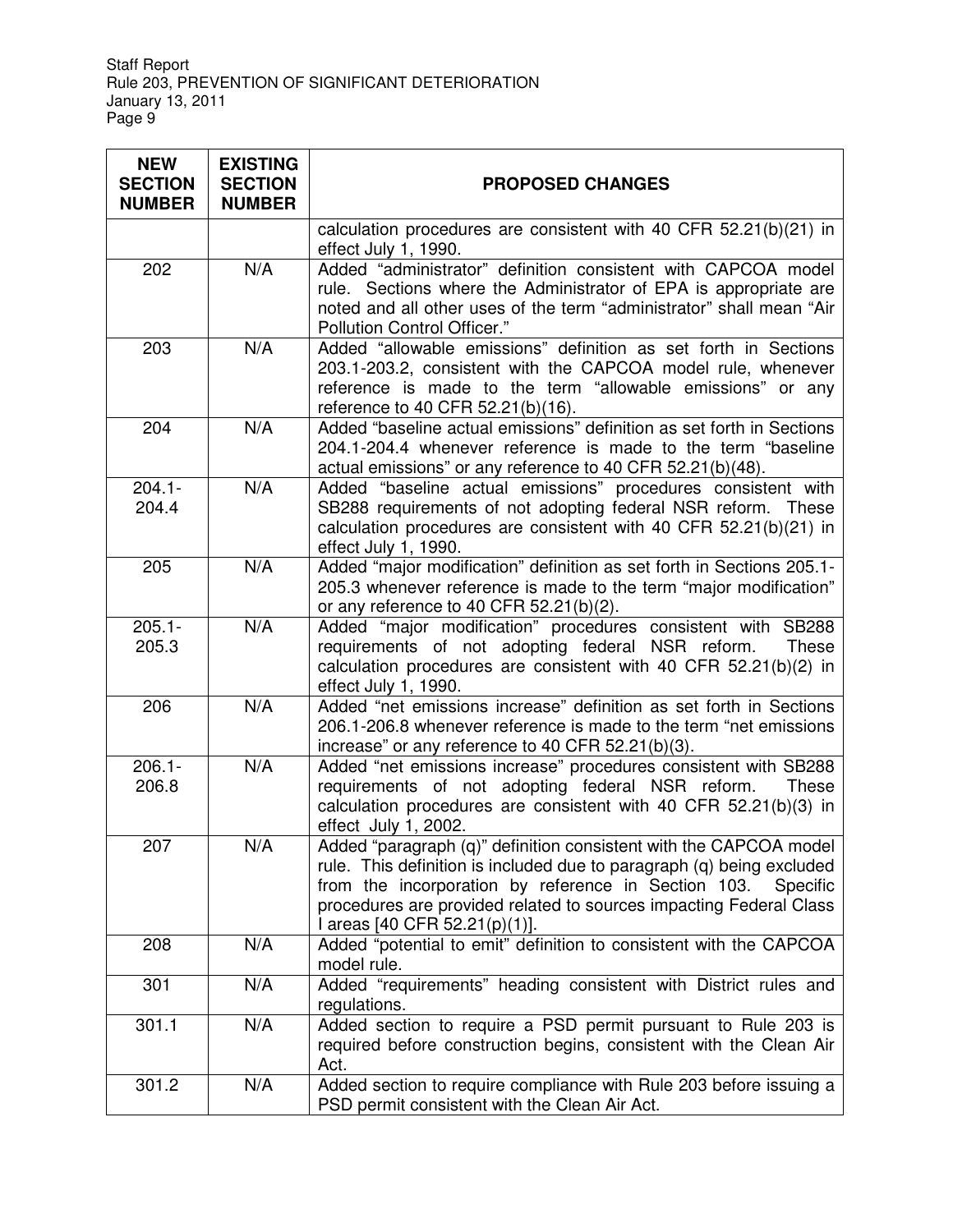| <b>NEW</b><br><b>SECTION</b><br><b>NUMBER</b> | <b>EXISTING</b><br><b>SECTION</b><br><b>NUMBER</b> | <b>PROPOSED CHANGES</b>                                                                                                                                                                                                                                                                                                                                                                                                                                                                                                                      |
|-----------------------------------------------|----------------------------------------------------|----------------------------------------------------------------------------------------------------------------------------------------------------------------------------------------------------------------------------------------------------------------------------------------------------------------------------------------------------------------------------------------------------------------------------------------------------------------------------------------------------------------------------------------------|
| 301.3                                         | N/A                                                | Added section consistent with CAPCOA model rule clarifying fees<br>are required for obtaining a PSD permit.                                                                                                                                                                                                                                                                                                                                                                                                                                  |
| 401                                           | N/A                                                | Added "public participation requirements" consistent with the<br>CAPCOA model rule, 40 CFR 52.21, and District requirements.<br>Public participation for PSD permits includes additional notification<br>compared to other District rules, such that notification shall be<br>provided to: EPA, any state or local air districts, cities and counties,<br>any regional land use planning agencies, any state, federal land<br>manager, or Indian governing body whose lands may be affected by<br>emissions from the source or modification. |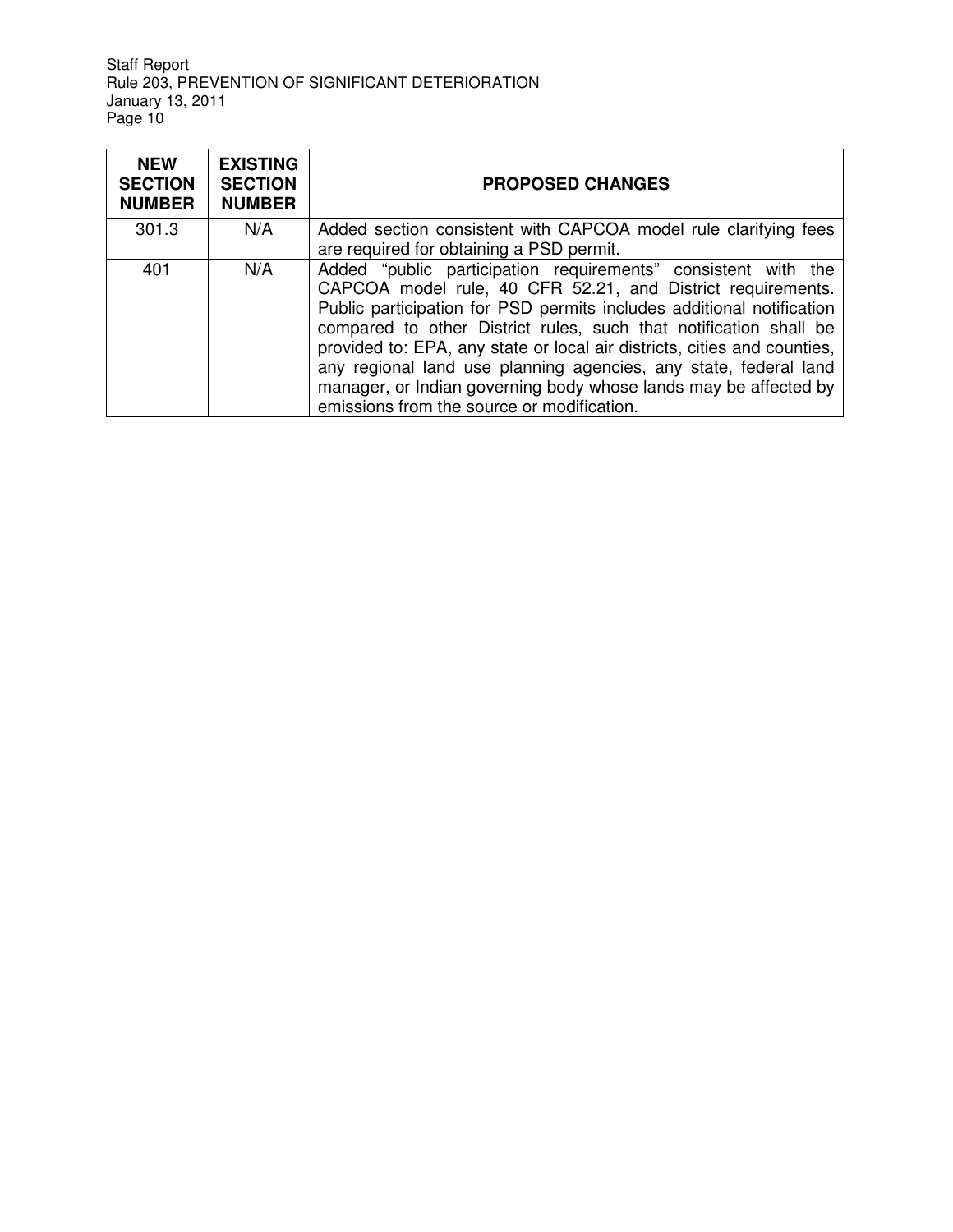**Appendix B** 

**Presentation to Sources December 16, 2010**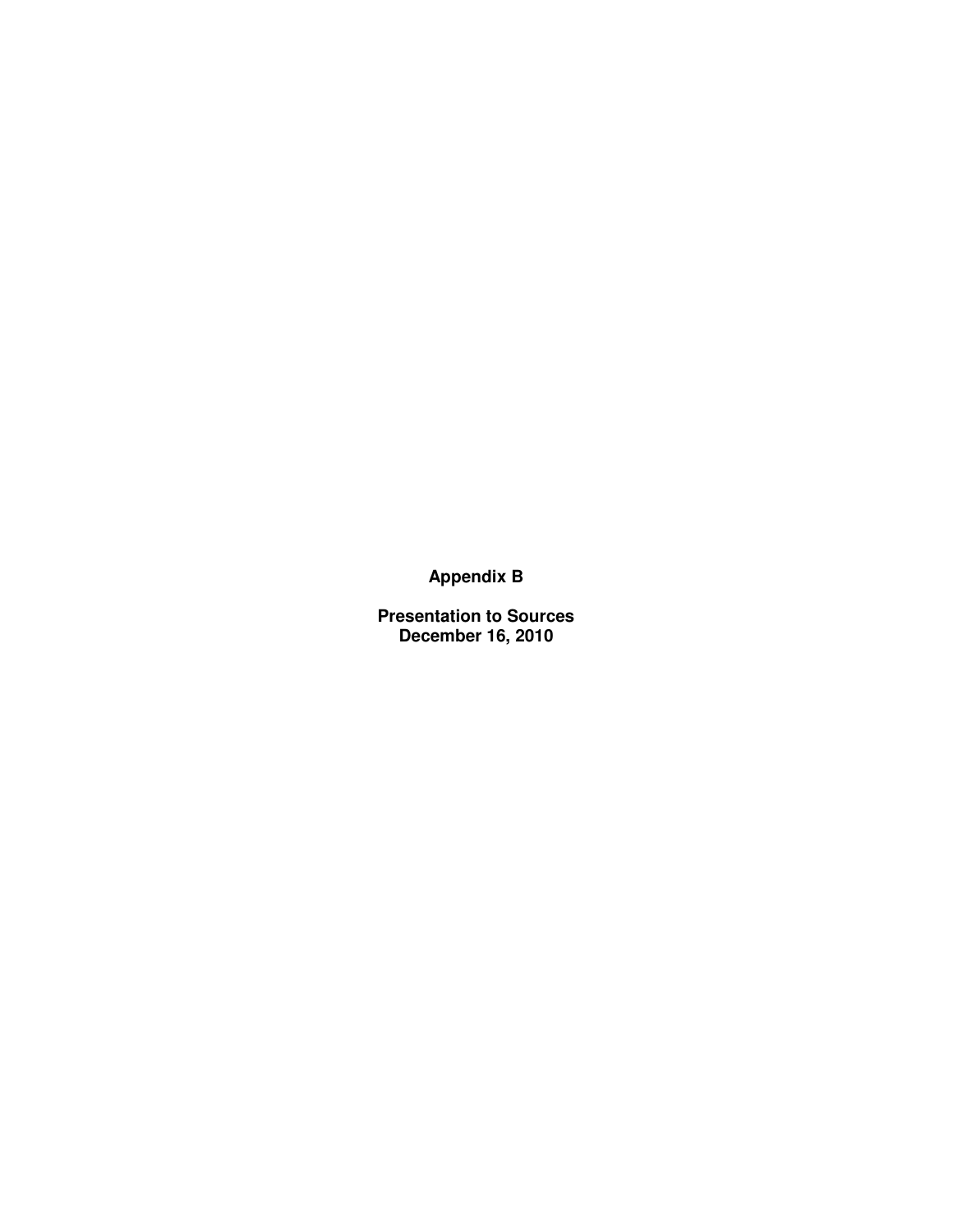

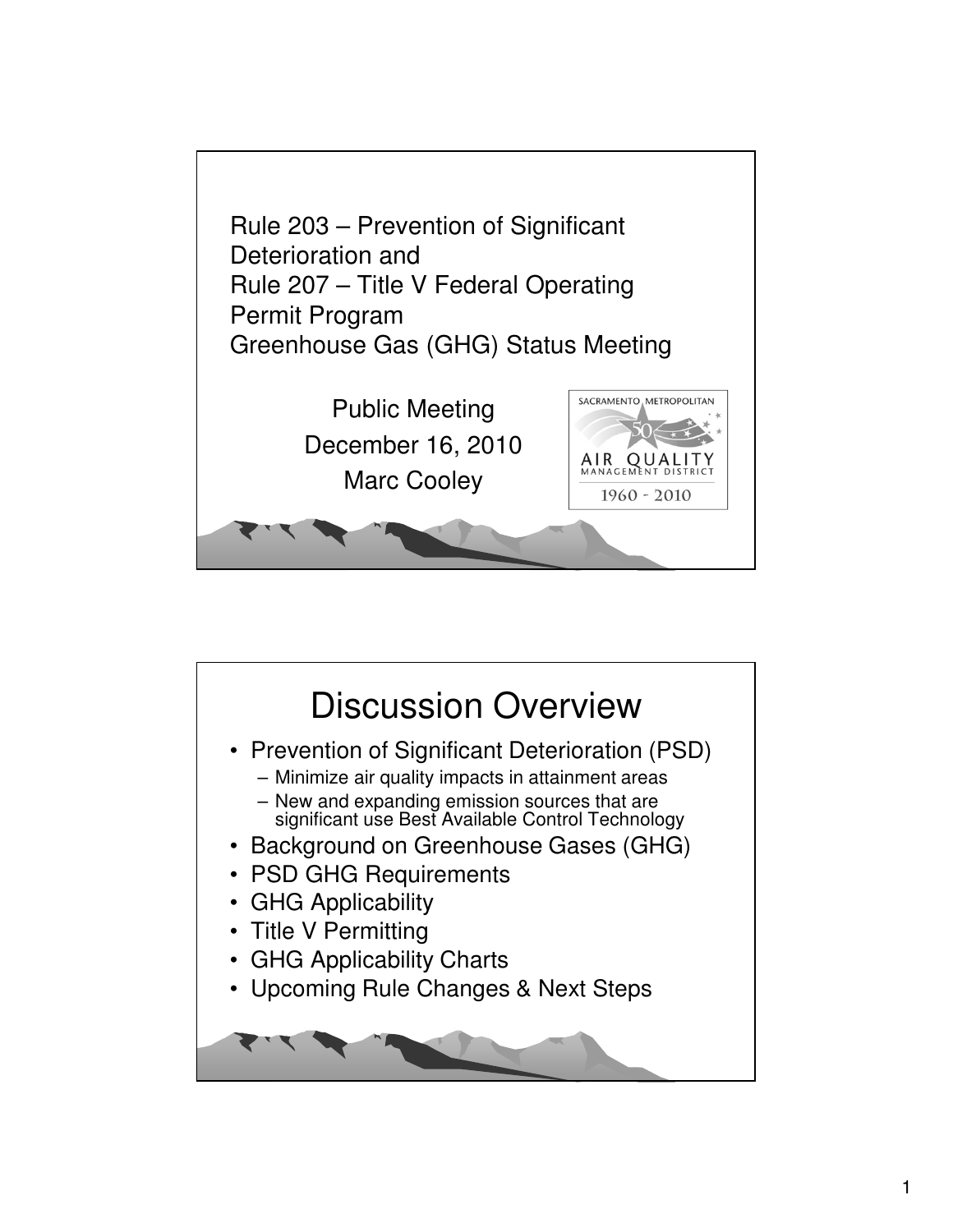

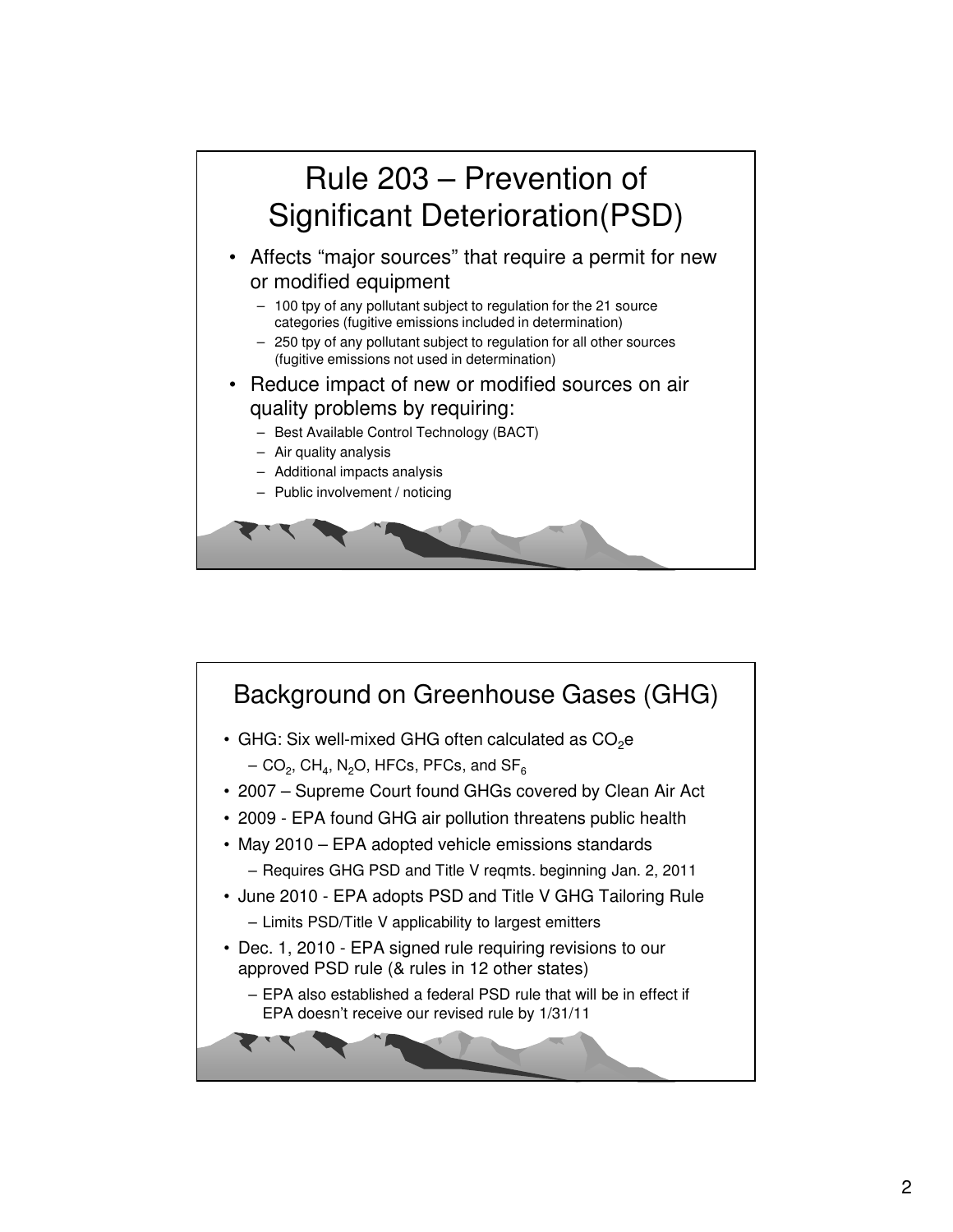

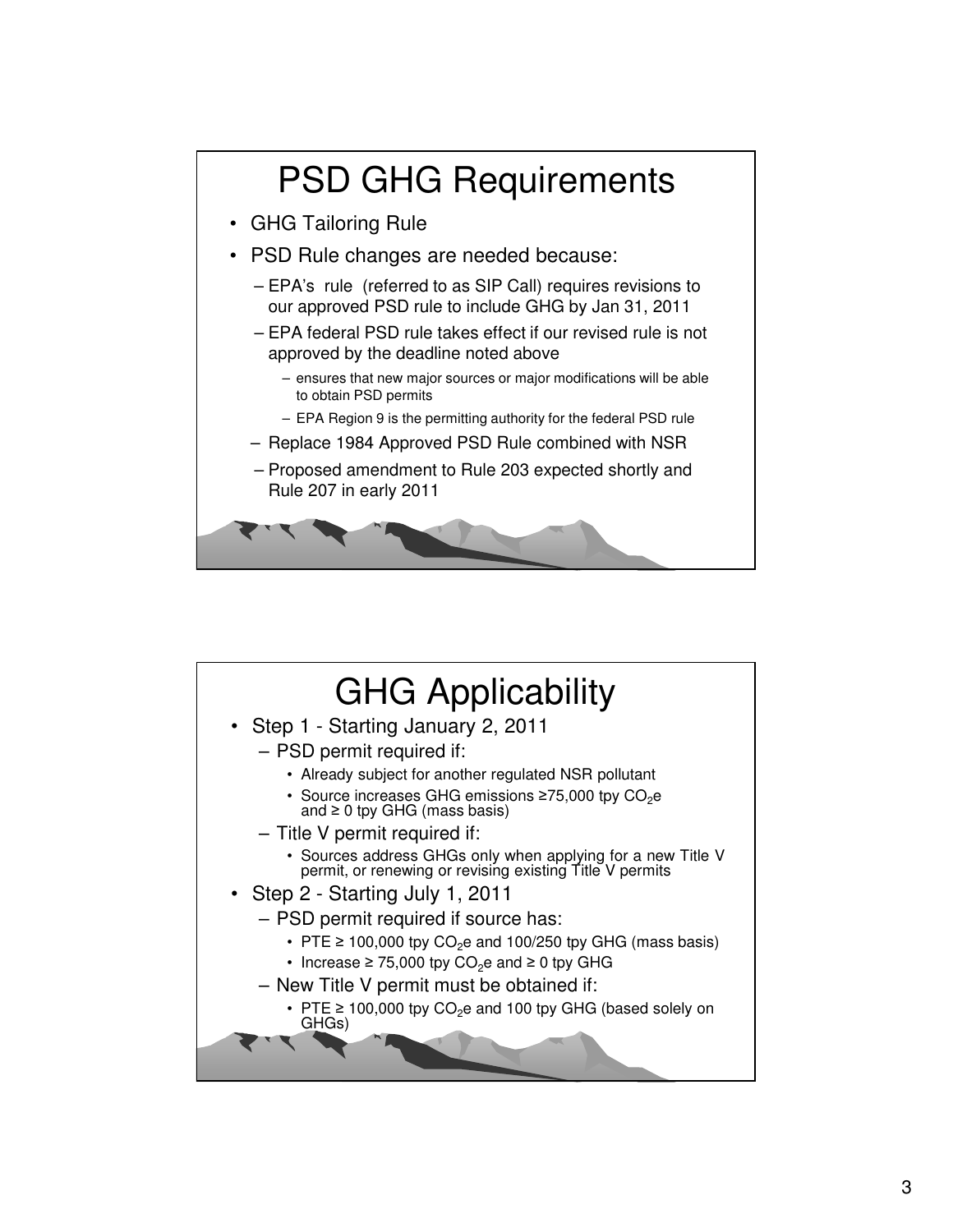

| <b>Deadline</b>              | <b>PSD Action Required</b>                                                                                                                                                                                                                                                                                                                  |
|------------------------------|---------------------------------------------------------------------------------------------------------------------------------------------------------------------------------------------------------------------------------------------------------------------------------------------------------------------------------------------|
|                              | (Apply Best Available Control Technology (BACT) for GHG)                                                                                                                                                                                                                                                                                    |
| January 2, 2011<br>and after | Step 1 - Sources required to obtain PSD permits for another<br>regulated pollutant must obtain a GHG PSD permit if sum of 6 GHG<br>pollutant increased and collective GHG emissions increased 75,000<br>tons per year (tpy) $CO2e$ or more                                                                                                  |
| July 1, 2011                 | Step $2 -$ If a source is not required to get a PSD permit for another<br>regulated pollutant, but emits $\geq 100,000$ CO <sub>2</sub> e, they must obtain a<br>GHG PSD permit if it is:                                                                                                                                                   |
|                              | new major source for GHG - must have both: a) sum of 6 GHG pollutants<br>٠<br>100/250 tpy or more and b) collective GHG emissions 100,000 TPY CO <sub>2</sub> e or<br>more, or<br>modifications to existing major sources, sum of 6 GHG pollutants increased<br>and collective GHG emissions increased 75,000 tpy CO <sub>2</sub> e or more |
| July 1, 2013                 | EPA may require PSD permitting at more sources, effective<br>not later than 2013, in rules issued not later than July 1, 2012                                                                                                                                                                                                               |
| April 30, 2016               | No source that emits, or increases their emissions, less than 50,000<br>tpy CO <sub>2</sub> e will be required to obtain permits before April 30, 2016                                                                                                                                                                                      |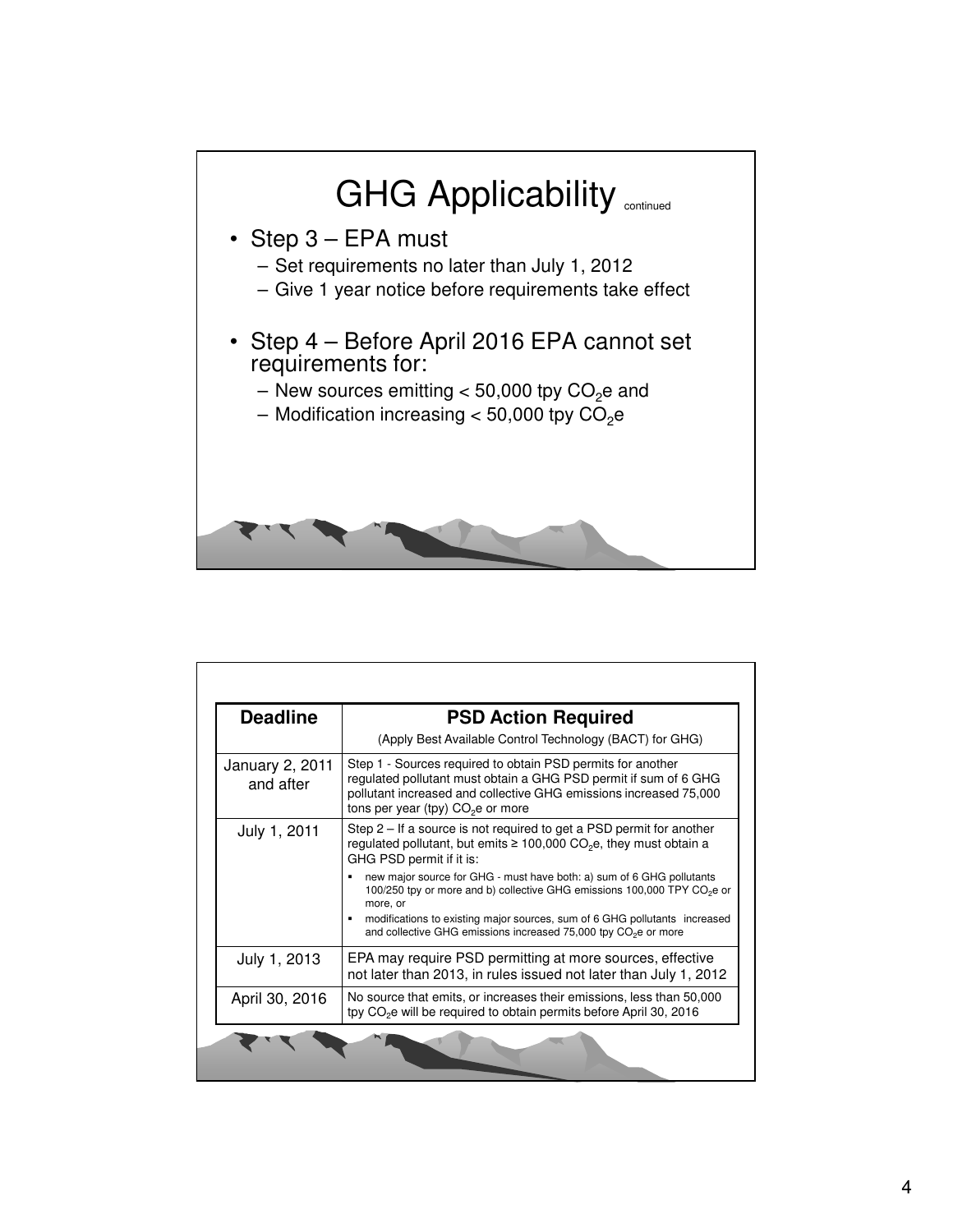

| <b>Application</b><br><b>Deadline</b>                                                                                                                                                                                                                                                         | <b>Title V Action Required</b>                                                                                                                                                                                                          | <b>District</b><br>Deadline for<br><b>Title V Issuance</b> |
|-----------------------------------------------------------------------------------------------------------------------------------------------------------------------------------------------------------------------------------------------------------------------------------------------|-----------------------------------------------------------------------------------------------------------------------------------------------------------------------------------------------------------------------------------------|------------------------------------------------------------|
| 12 months<br>after<br>commencing<br>operation                                                                                                                                                                                                                                                 | All sources that trigger a GHG PSD permit<br>(Step 1 or Step 2) - must submit Title V<br>application within 12 months after commencing<br>operation under their new/modified PSD permit                                                 | 18 months                                                  |
| July 1, 2012                                                                                                                                                                                                                                                                                  | Sources that emit sum of 6 GHG pollutants<br>≥100 tpy and sum of 6 GHG pollutants ≥<br>100,000 tpy CO <sub>2</sub> e or more must obtain a Title V<br>permit if they do not already have one.                                           | 18 months                                                  |
| 12 months<br>prior to<br>renewal                                                                                                                                                                                                                                                              | Existing Title V sources (for another regulated<br>pollutant) that do not modify must include information<br>about their GHG emissions in their Title V permit<br>renewal application (even those $\geq$ 100,000 tpy CO <sub>2</sub> e) | 12 months                                                  |
| Note:<br>This chart assumes the only "applicable requirement" for a Title V permit is PSD<br>Title V permits may also be required if a new NSPS or other GHG applicable requirement is<br>promulgated.<br>EPA may require add'l sources to have Title V permit in rulemaking expected 7/1/12. |                                                                                                                                                                                                                                         |                                                            |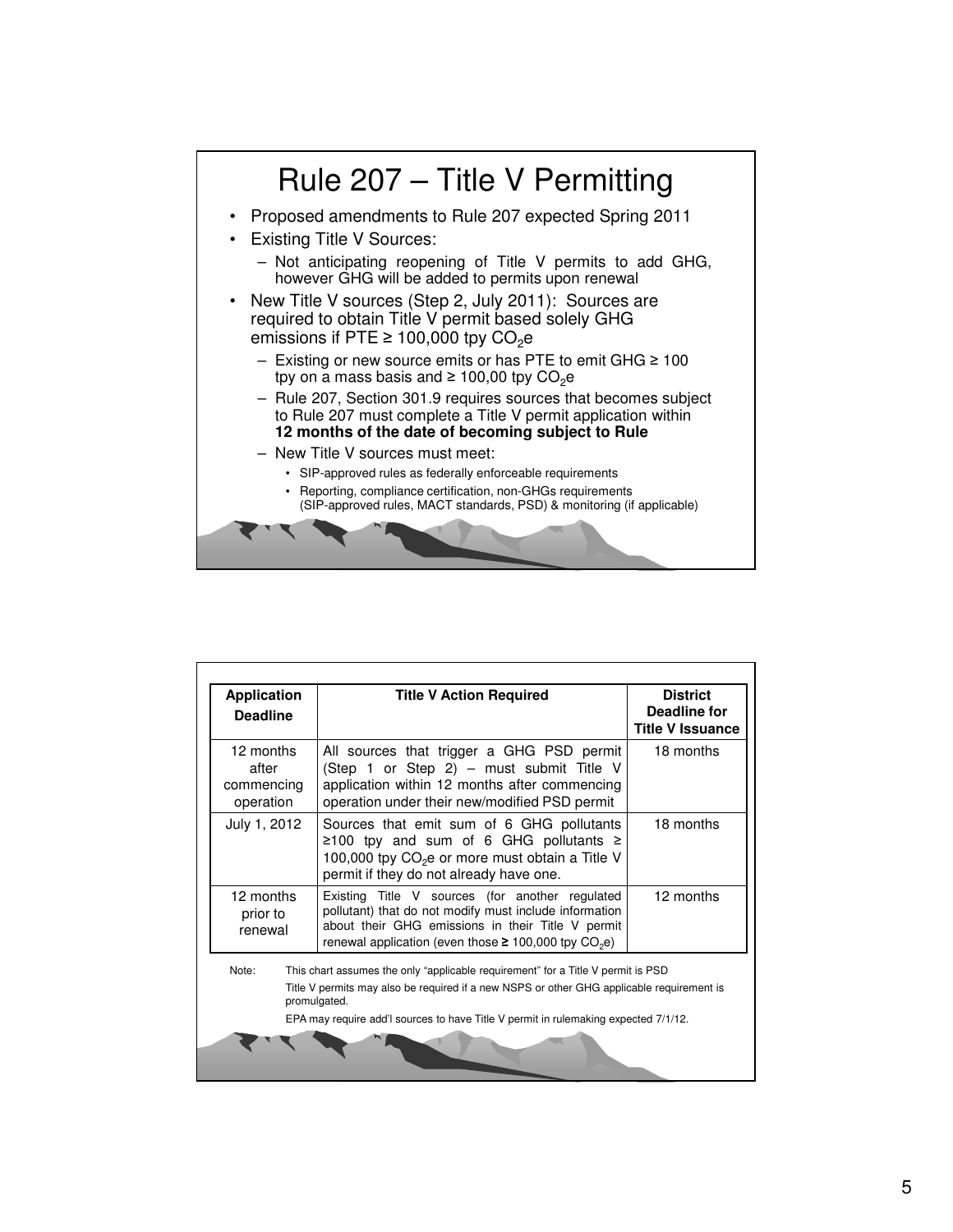

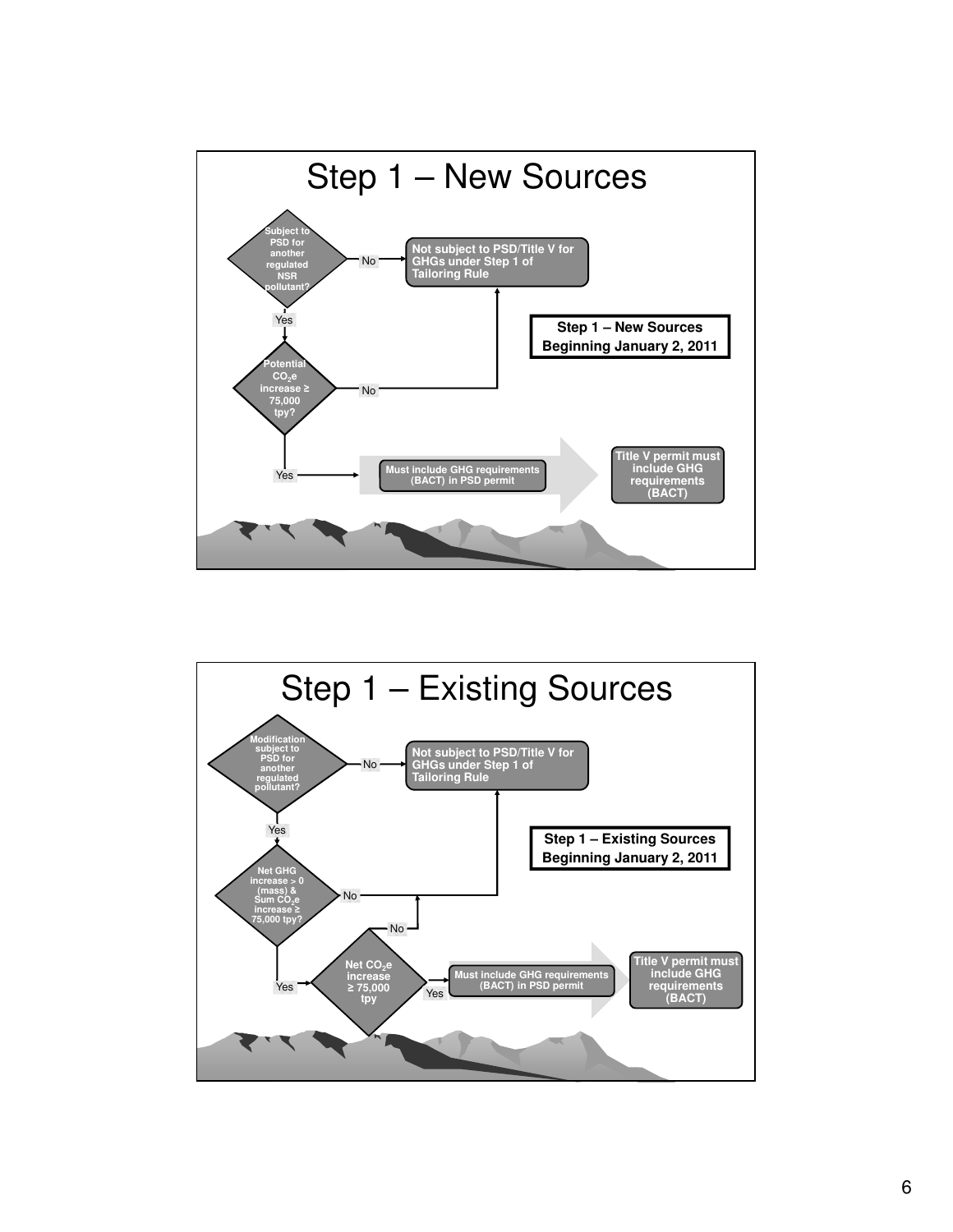